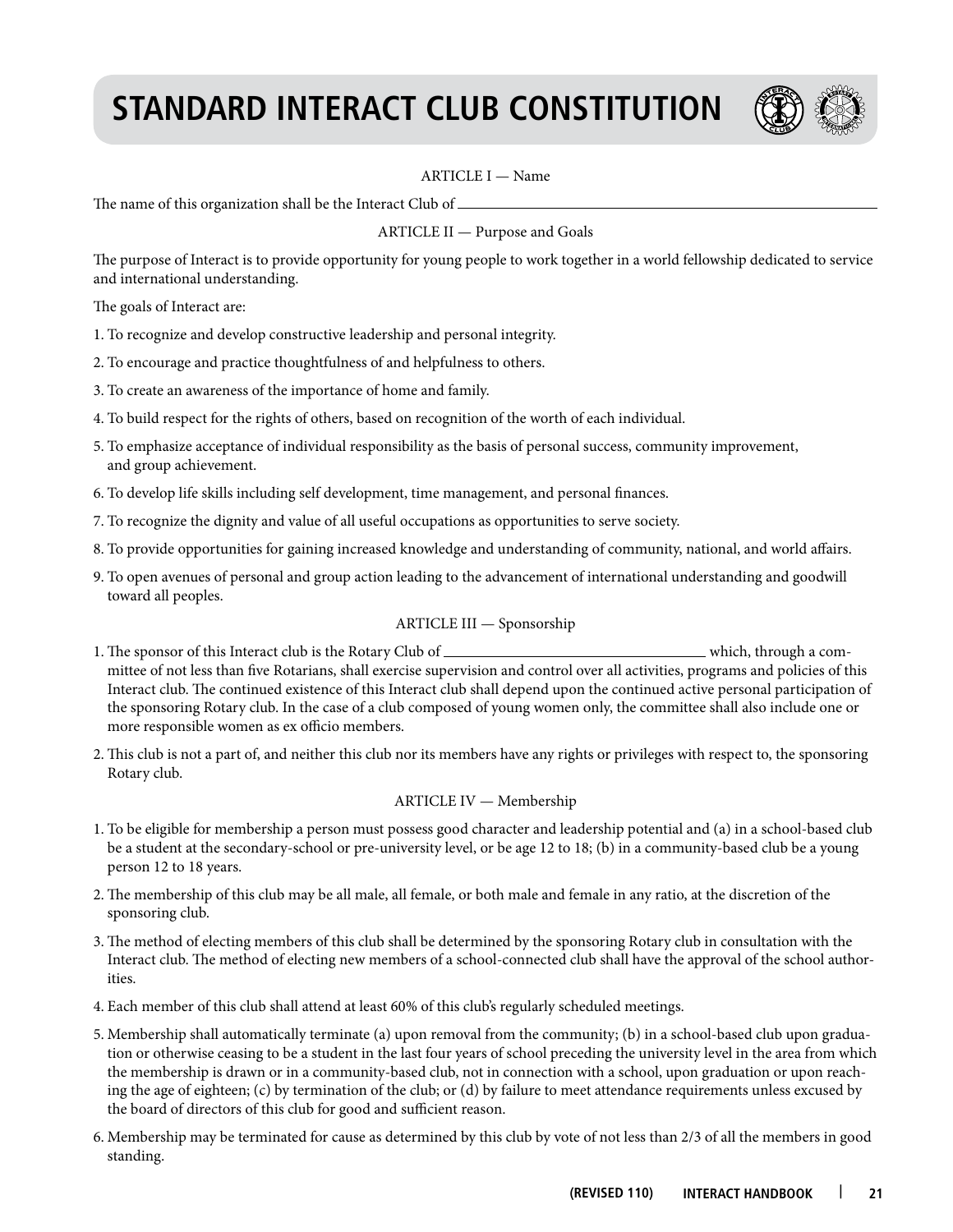# ARTICLE V — Meetings

- 1. The club shall meet not less than twice per month, as provided in the by-laws, at a time and place suited to the convenience of the members, with due regard for their school obligations.
- 2. The board of directors shall meet as provided in the by-laws. In a community-based club, no meeting of the club or of the board shall be deemed official unless a member of the Interact committee of the sponsoring Rotary club is in attendance. In a school-based club, no meeting of the board shall be deemed official unless a member of the Interact committee of the sponsoring Rotary club is in attendance.
- 3. Meetings of the club and of the board of directors may be cancelled during holiday or vacation periods at the discretion of the board of directors, with the approval of the sponsoring Rotary club.

# ARTICLE VI — Officers and Directors

- 1. The officers of this club shall be a president, vice-president, secretary, treasurer, and such additional officer(s) as may be provided in the by-laws.
- 2. The governing body of this club shall be a board of directors composed of the president, vice-president, secretary, treasurer and additional directors whose number shall be determined by this club with the approval of the sponsoring Rotary club, all to be elected from among the members in good standing. All decisions, policies and actions of the board and of the club shall be subject to the authority of the sponsoring Rotary club, the provisions of this constitution, and policy established by Rotary International.

 If school-connected, this club shall be subject to the same regulations and policies established by the school authorities for all student organizations and extracurricular activities of the school.

 The board of directors shall have general control over all officers and committees and may, for good cause, declare any office vacant. It shall constitute a board of appeals from the rulings of all officers and actions of all committees.

3. Elections of officers and directors shall be by methods compatible with local customs and procedures, but in no case shall more than a simple majority of the members present and in good standing be required for election.

 The term of office of all officers and directors shall be one year, unless a shorter term is provided in the by-laws. No provision shall be made for a term of office shorter than one year except with the written permission of Rotary International.

# ARTICLE VII — Activities and Projects

- 1. Within the limits prescribed in section 1 of Article III, this club shall be responsible for planning, organizing, financing and conducting its own activities and shall itself supply the money, manpower and creative imagination necessary thereto, except that in the case of joint projects or activities undertaken in cooperation with other organizations, such responsibility shall be shared with such other organization(s).
- 2. The club shall undertake among its activities at least two major projects annually, one designed to serve the school or community, the other to promote international understanding, and each shall involve all or most of the members of the club.
- 3. The aim of international service in Interact is to encourage and foster the advancement of international understanding, goodwill and peace through a world fellowship of youth united in the ideal of service. The aim of community and school service is to encourage and foster the application of the ideal of service by each Interact club member to his or her personal, community and school life.
- 4. It is the responsibility of the club to raise the funds necessary to carry out its program. It shall not solicit or accept more than occasional or incidental financial assistance from its sponsoring Rotary club, nor shall it make general solicitations from Rotary clubs other than its sponsoring Rotary club or from other Interact clubs, nor shall it solicit financial assistance from individuals, businesses or organizations in the community without giving something of value in return.

# ARTICLE VIII — Committees

- 1. There shall be provided in the by-laws of this club the following standing committees: international understanding, service, finance, club, and such other standing committees as may be deemed necessary or convenient for the administration of the club.
- 2. The president, with the approval of the board, may appoint such special committees as he or she may deem necessary, citing their duties at the time of appointment. All such special committees shall lapse upon the completion of their duties, upon discharge by the appointing president, or with the end of his or her term of office, whichever occurs first.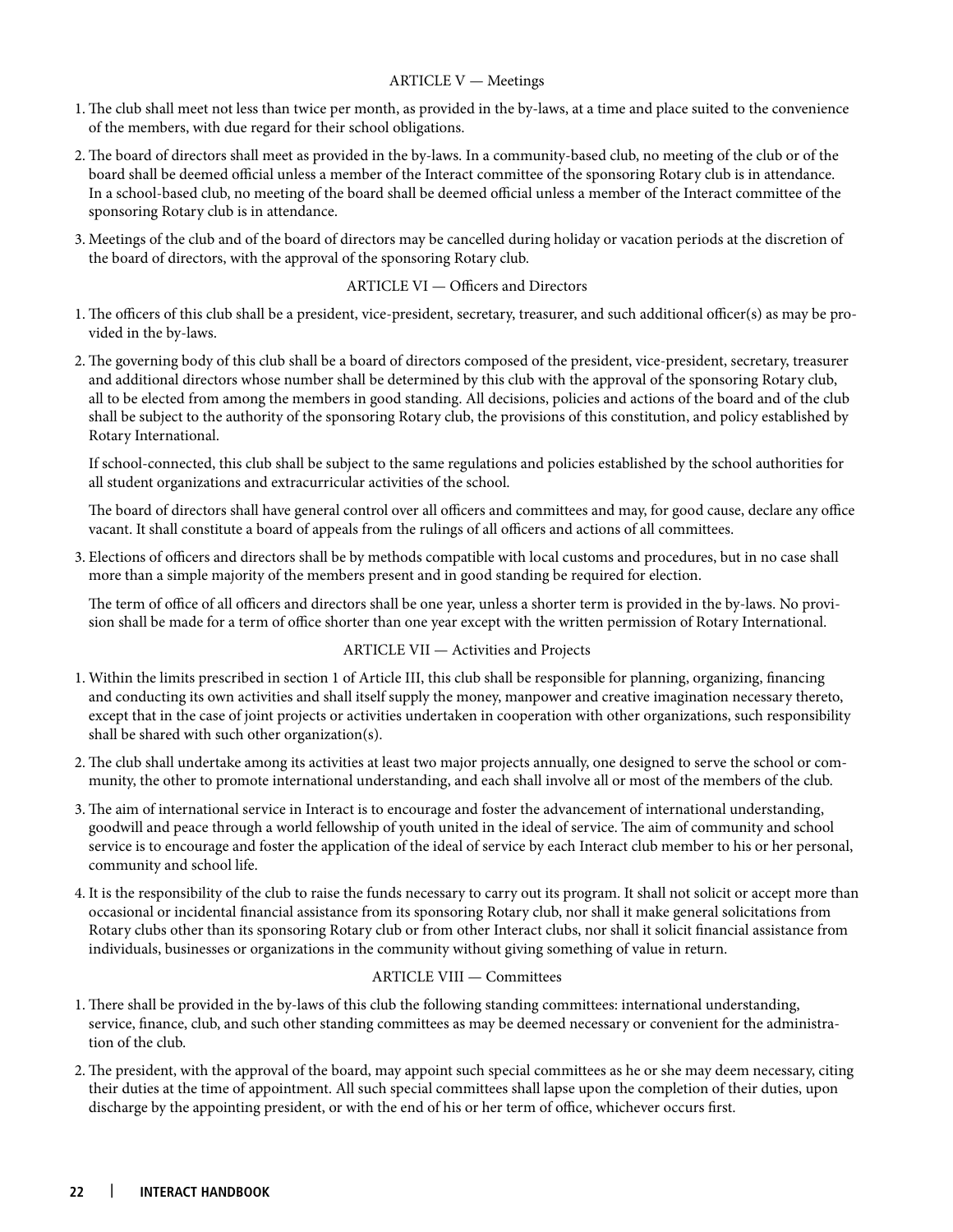## ARTICLE IX — Fees and Dues

Any additional fees, dues or assessments on the membership of the club shall be nominal and shall only be for the purpose of meeting the administrative costs of the club. Funds for activities and projects undertaken by the club shall in general be raised apart from such fees, dues or assessments.

#### ARTICLE X — Acceptance of Constitution and By-Laws

Every member of this club, by his or her acceptance of membership and continuation thereof, thereby accepts the principles of Interact as expressed in its purpose and goals and submits himself or herself to and agrees to comply with and be bound by the constitution and by-laws of this club, and on these conditions alone is entitled to the privileges of the club. No member shall be absolved from the observance of the constitution and by-laws on the plea that he or she has not received a copy of them.

#### ARTICLE XI — By-Laws

This club shall adopt the "Standard Interact Club By-Laws," together with such amendments as are not inconsistent with this constitution and which may be deemed necessary or convenient for the government of the club, provided that such amendments are adopted in accordance with the amendment procedure prescribed in the "Standard Interact Club By-Laws."

#### ARTICLE XII — Emblem

The emblem of Interact shall be preserved for the exclusive use and benefit of Interact members. Each member of this club shall be entitled to wear or otherwise display the Interact emblem in a dignified and appropriate manner during the period of his membership. He or she shall relinquish such entitlement upon termination of his or her membership or termination of this club.

#### ARTICLE XIII — Duration

This Interact club shall exist so long as it continues to function in accordance with the provisions of this constitution and policy relating to Interact established by Rotary International, or until it is terminated:

- a) by this club upon its own determination and action;
- b) by the sponsoring Rotary club upon withdrawal of its sponsorship; or
- c) by Rotary International for failure to function in accordance with this constitution or for other cause.

Upon termination of this club, all rights and privileges relating to the Interact name and emblem shall be relinquished by the club and by its members individually and collectively.

# ARTICLE XIV — Amendments

This constitution may be amended only by action of the Board of Directors of Rotary International, and all amendments to the "Standard Interact Club By-Laws" adopted by the Board of Directors of Rotary International shall automatically amend this constitution.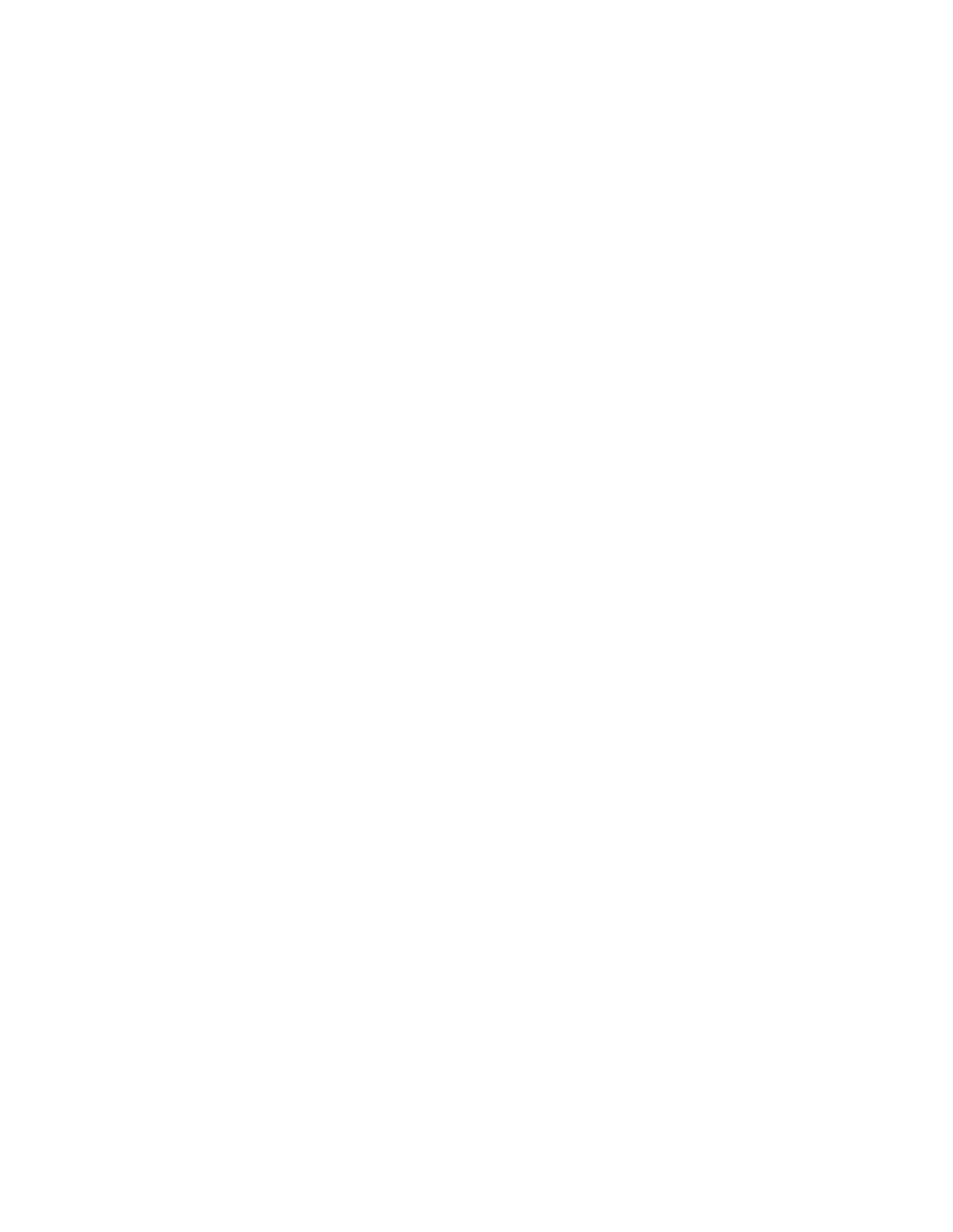# **Standard Interact Club By-Laws**



By-Laws of the Interact Club of

# ARTICLE I — Elections

1. Election for the offices of president, vice-president, secretary, treasurer, and directors shall be held annually prior to  $\frac{1}{(date)}$ . Those elected shall take office on  $\frac{1}{(date)}$ 

(date) (date)

- 2. Nominations of officers shall be made either in writing or from the floor. Candidates shall be voted upon at the regular meeting following the meeting at which nominations are made. Voting shall be by secret ballot. Those candidates receiving a majority of the votes of the members present and in good standing shall be elected.
- 3. In addition to the president, vice-president, secretary, and treasurer, there shall be elected \_\_\_\_\_\_\_\_ directors.

# ARTICLE II — Duties of Officers

- 1. *President.* The president shall preside at all regular and special meetings of the club and the board of directors. He or she shall, with the approval of the board, appoint all standing and special committees and, in the event of a vacancy in the board of directors, shall, with the approval of the board, fill such vacancy by appointment until the next regular election of the club. He or she shall be an ex officio member of all committees.
- 2. *Vice-President.* The vice-president shall succeed to the office of president in the event of the removal of the latter for whatever cause, and, in the absence of the president, shall preside at all meetings of the club and of the board.
- 3. *Secretary.* The secretary shall maintain all club records. He or she shall keep minutes of all meetings of the club and board of directors.
- 4. *Treasurer.* The treasurer shall have custody of all club funds, maintaining all necessary records, and depositing all such funds in a bank approved by the board of directors. He or she shall make all disbursements under procedures determined by the board of directors. He or she shall report the club's financial status at each meeting of the club, and shall hold all records available for inspection by any club member.
- 5. *Board of Directors.* The board of directors shall be the governing body of the club, as provided in the constitution. It shall make an annual report to the club to apprise all members of the club's operations. It shall hold regularly scheduled meetings, not less than one a month, which shall be open to the attendance of any club member in good standing. Members attending such meetings, however, shall not address the meeting except with the permission of the board.

# ARTICLE III — Meetings

- 1. Meetings of the club shall be held not less than twice per month and meetings of the board not less than once a month, at a time and place suited to the convenience of the membership.
- 2. A majority of the members in good standing shall constitute a quorum at any regular or special meeting of the club. Any four members of the board, one of whom must be the president or vice president, shall constitute a quorum at any meeting of the board. No meeting of the club or of the board shall be deemed official unless a member of the Interact committee of the sponsoring Rotary club is in attendance.

# ARTICLE IV — Fees and Dues

- 1. The admission fee for new members shall be \_\_\_\_\_\_\_\_\_\_. Annual dues shall be \_\_\_\_\_\_\_\_\_\_ per member.
- 2. All fees and dues must be paid before a member will be considered in good standing.

# ARTICLE V — Committees

- 1. The president, with the approval of the board of directors, shall appoint the following standing committees:
	- A. *International Understanding.* This committee shall be charged with primary responsibility for devising ways and means of engendering international understanding among the members, in the school and community, and in all other areas. It shall have the duty of initiating and planning one major activity in its field each year which shall involve all or most of the club membership.